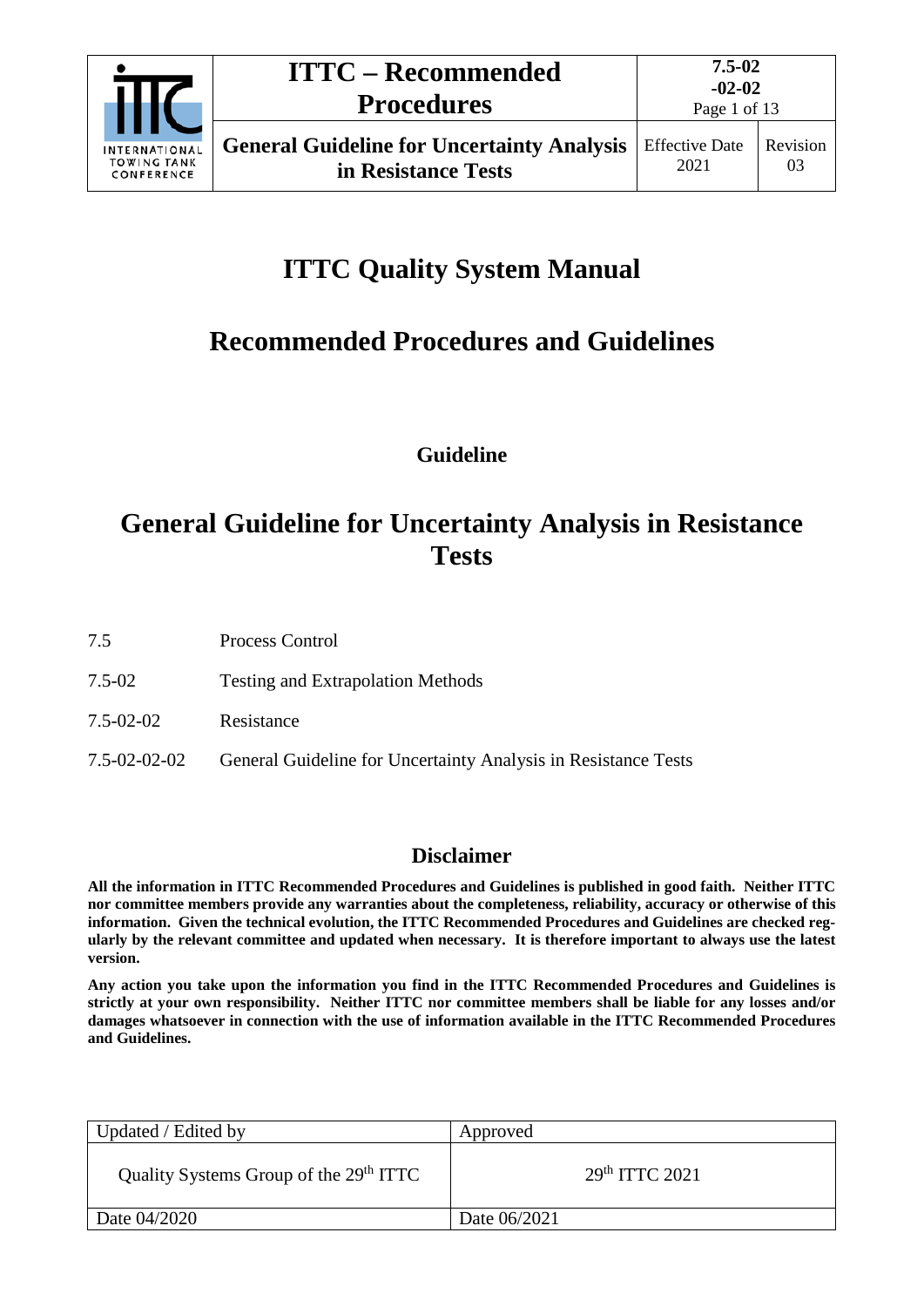

# **ITTC – Recommended Procedures**

**7.5-02 -02-02**

**General Guideline for Uncertainty Analysis in Resistance Tests**

Page 2 of 13

# **Table of Contents**

|       | 1. PURPOSE OF GUIDELINE3         |  |
|-------|----------------------------------|--|
|       |                                  |  |
| 3.    | <b>UNCERTAINTY SOURCES 3</b>     |  |
|       |                                  |  |
|       |                                  |  |
|       |                                  |  |
|       |                                  |  |
|       |                                  |  |
|       |                                  |  |
|       | 3.4.2 Running Sinkage and Trim 9 |  |
|       |                                  |  |
| 3.4.4 |                                  |  |
|       |                                  |  |
|       | 4. UNCERTAINTY PROPAGATION10     |  |

|  | 4.3 Total Resistance Coefficient 10 |
|--|-------------------------------------|
|  | 4.4 Friction Coefficient11          |
|  |                                     |
|  |                                     |
|  | 5. UNCERTAINTY SUMMARY11            |
|  |                                     |
|  |                                     |
|  |                                     |
|  |                                     |
|  |                                     |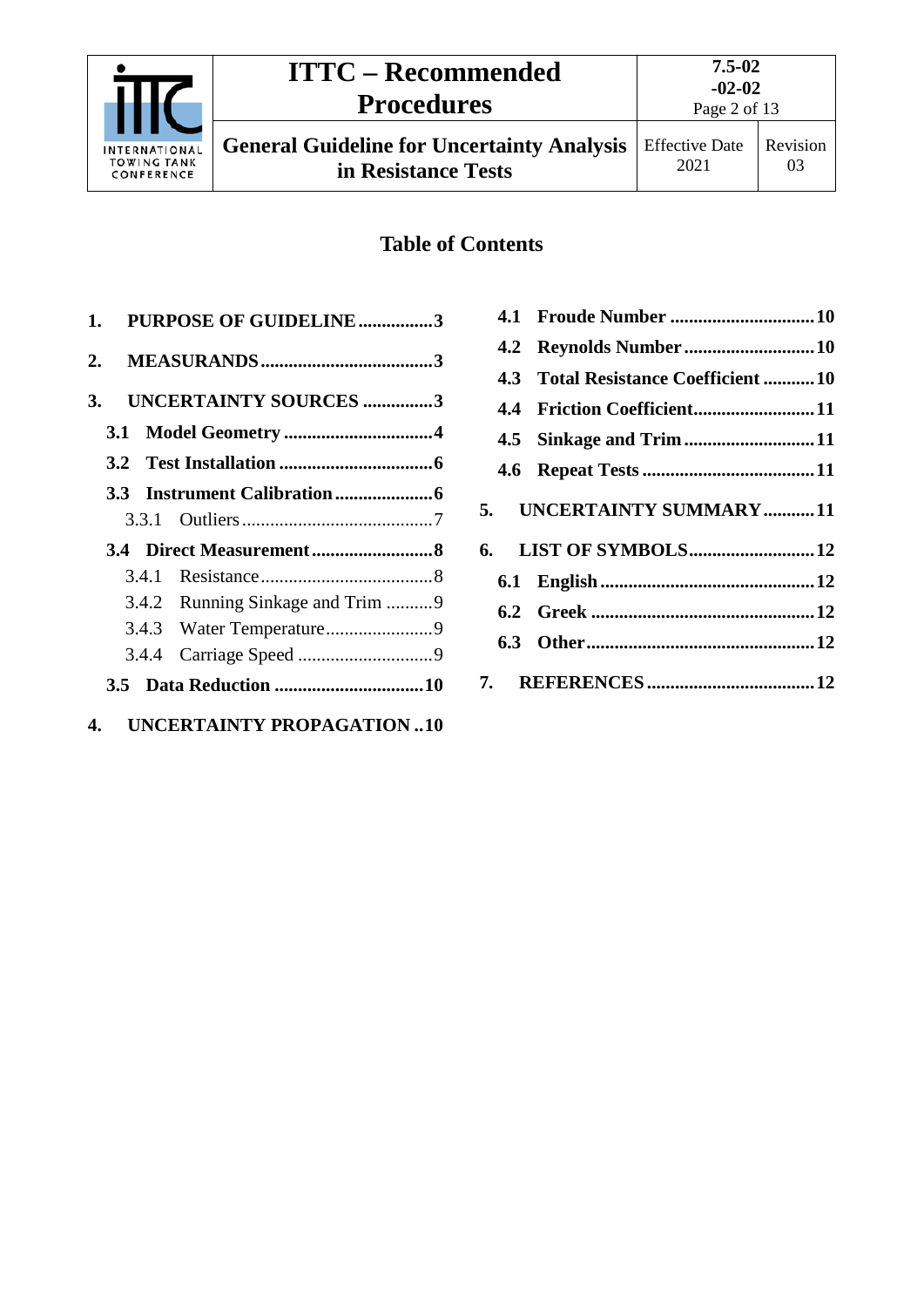|                                                   | <b>ITTC – Recommended</b><br><b>Procedures</b>                           | $7.5 - 02$<br>$-02-02$<br>Page 3 of 13 |                |
|---------------------------------------------------|--------------------------------------------------------------------------|----------------------------------------|----------------|
| INTERNATIONAL<br><b>TOWING TANK</b><br>CONFERENCE | <b>General Guideline for Uncertainty Analysis</b><br>in Resistance Tests | <b>Effective Date</b><br>2021          | Revision<br>03 |

**General Guideline for Uncertainty Analysis in Resistance Tests**

### <span id="page-2-0"></span>**1. PURPOSE OF GUIDELINE**

A general guide is provided for the practical implementation of JCGM (2008) or Guide to the Uncertainty in Measurement (GUM) and the ITTC Procedure 7.5-02-01-01 (2014a) for uncertainty analysis of measurement of resistance tests in a towing tank that follow the ITTC Procedure 7.5-02-02-01 (2017a), "Resistance Test". Analysis of the uncertainties related to extrapolation and full-scale prediction of resistance is not included in this guideline.

#### <span id="page-2-1"></span>**2. MEASURANDS**

The measurands that are measured directly in resistance tests include the total resistance  $(R<sub>T</sub>)$  and the corresponding running sinkage and trim of a ship model at each towing speed. Water temperature during model testing should be recorded to determine the density and viscosity of water.

The measured resistance is usually non-dimensionalised as the total resistance coefficient, *C*T, by the following equation:

<span id="page-2-4"></span>
$$
C_{\rm T} = 2 R_{\rm T} / (\rho V^2 S) \tag{1}
$$

where, *S* is the wetted surface area of model ship, *V* the towing speed and  $\rho$  is the water density at the temperature during testing.

Usually, during the whole process of a typical set of resistance tests (e.g., within one day), the water temperature can be considered almost constant for a conventional indoor towing tank. If a small but significant variation occurs in temperature (much greater than  $0.1 \degree C$ ) with different time and area of water in testing, all the temperature measurements (*ti*) should be averaged to obtain the mean temperature  $\bar{t}$  as the nominal temperature for the resistance tests. Each resistance measurement at temperature (*ti*) should first be converted to the average temperature  $\bar{t}$ before any data analysis is performed.

When some tests are repeated or intra/interlaboratory comparison is performed, if a deviation in towing speed occurs, the resistance measurement should also be corrected to the nominal speed that corresponds to the prescribed Froude number

<span id="page-2-3"></span>
$$
Fr = V / \sqrt{gL} \tag{2}
$$

where  $L$  is the characteristic length of the model and *g* is the local acceleration of gravity. The uncertainties of the conversion and correction mentioned above are not included in this guideline.

Additionally, the blockage effect of the tank boundaries can be corrected with use of one of the formulae recommended in ITTC Procedure 7.5-02-02-01 (2017a). These formulae are all based on mean-flow theory under some assumption and with some simplicity. Uncertainty of such correction is not included in this guideline. Typically, the blockage effect of a large deep towing tank is negligible, and usually no correction is needed.

#### <span id="page-2-2"></span>**3. UNCERTAINTY SOURCES**

The first step in implementing the GUM into the resistance tests is to identify all the significant sources of uncertainty, mainly on the basis of the database or practical judgment by wellexperienced engineers in towing tank.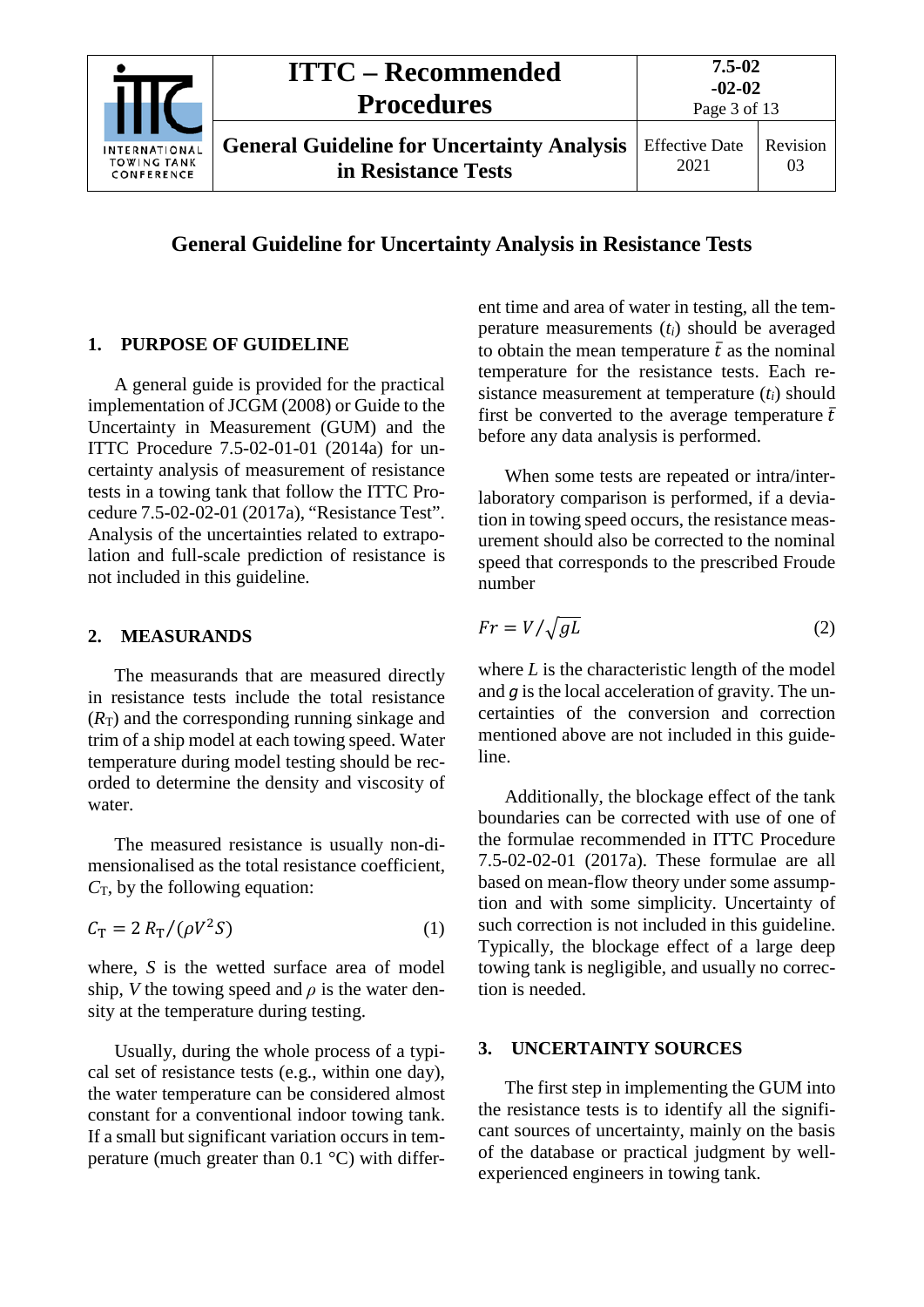|                                                          | <b>ITTC – Recommended</b><br><b>Procedures</b>                           | 7.5-02<br>$-02-02$<br>Page 4 of 13 |                       |
|----------------------------------------------------------|--------------------------------------------------------------------------|------------------------------------|-----------------------|
| <b>INTERNATIONAL</b><br><b>TOWING TANK</b><br>CONFERENCE | <b>General Guideline for Uncertainty Analysis</b><br>in Resistance Tests | <b>Effective Date</b><br>2021      | <b>Revision</b><br>03 |

Along the whole flowchart of resistance test, the sources of uncertainty in measurement may be grouped under five blocks from No. ① to No. ⑤ as shown in [Figure 1.](#page-3-1) Each group of uncertainty sources is outlined in the following sections.



Figure 1: Schematic diagram for groups of uncertainty sources in resistance test

#### <span id="page-3-1"></span><span id="page-3-0"></span>**3.1 Model Geometry**

No. ① block in [Figure 1](#page-3-1) lists the uncertainty sources related to model geometry. The geometry uncertainty mainly results from the tolerances in manufacturing and the deformation after manufacture and during model testing.

The wetted surface area is an important parameter in resistance data reduction. To determine accurately the real wetted surface of a hull model is difficult under testing because of the effect of hull-making waves and running attitudes. Instead, a nominal area, i.e., the wetted surface area of a hull model at rest, is usually adopted and theoretically computed from the hull form lines.

Usually, a hull model is manufactured by a multi-axis Computerized Numerical Control (CNC) milling machine. The nominal wetted area can be numerically computed by surface integral of the 3D numerical model for CNC milling. However, a slight difference in the surface fairing of hull model will occur between different workshops, when the same hull form lines are used for manufacture. This difference is not an uncertainty in the hull geometry, but rather it is a definite bias between workshops. However, laser technology is available for the measurement of the hull relative to the CAD drawings, which can provide an estimate in the uncertainty in the model dimensions and the wetted surface area.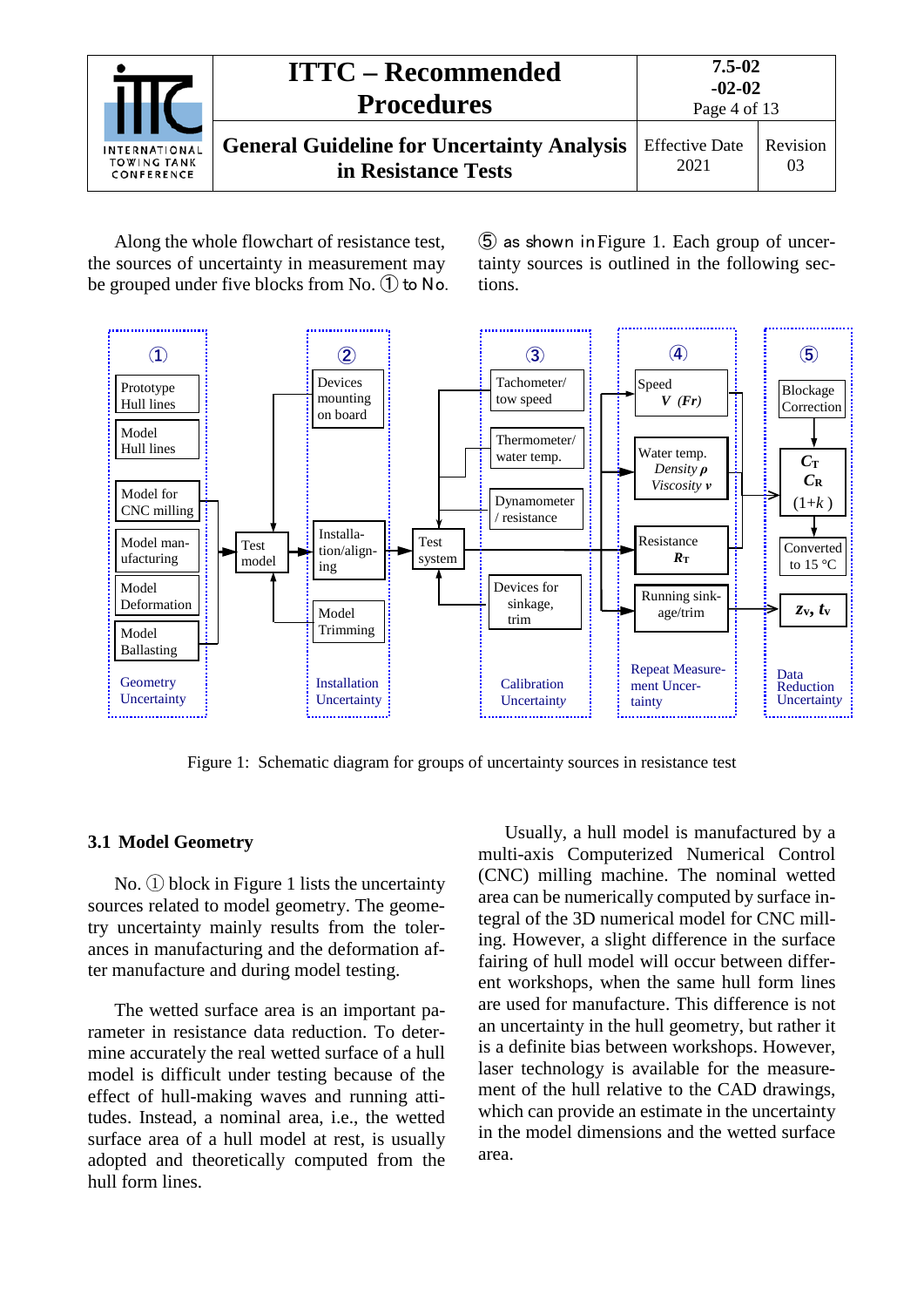|                                                          | <b>ITTC – Recommended</b><br><b>Procedures</b>                           | $7.5 - 02$<br>$-02-02$<br>Page 5 of 13 |                |
|----------------------------------------------------------|--------------------------------------------------------------------------|----------------------------------------|----------------|
| <b>INTERNATIONAL</b><br><b>TOWING TANK</b><br>CONFERENCE | <b>General Guideline for Uncertainty Analysis</b><br>in Resistance Tests | <b>Effective Date</b><br>2021          | Revision<br>03 |

The hull model is to be ballasted in accordance with its nominal displacement volume, which can be obtained by integrating the surface of 3D numerical model up to the nominal waterline/draught, that is,

<span id="page-4-0"></span>
$$
\Delta = \rho \nabla \tag{3}
$$

where  $\rho$  is the water density and  $\nabla$  is the displacement volume.

Therefore, the uncertainty in model ballasting will propagate into the real displacement volume of hull model. The relative expanded uncertainty can be expressed as

$$
U_{\Delta}/\Delta = U_{\nabla}/\nabla \tag{4}
$$

where *U* is the expanded uncertainty,  $U = ku$  and *k* is the coverage factor, and *u* the standard uncertainty.

The displacement volume of a hull model represents a sort of "size" of the wetted part of hull model. The representative length (*L*) and area (*S*) for non-dimensional coefficients can be assumed proportional to one-third and two-third power of the volume, respectively,

$$
L \propto \nabla^{1/3} \tag{5}
$$
\n
$$
S \propto \nabla^{2/3}
$$

Therefore, the uncertainty components of wetted surface area and representative length of the model can be estimated as,

$$
U_L/L = (1/3) U_{\nabla}/\nabla = (1/3) U_{\Delta}/\Delta
$$
  
\n
$$
U_S/S = (2/3) U_{\nabla}/\nabla = (2/3) U_{\Delta}/\Delta
$$
 (6)

where, the length uncertainty will propagate into frictional resistance calculation through the Reynolds number,

<span id="page-4-1"></span>
$$
Re = VL/v \tag{7}
$$

where  $\nu$  is the kinematic viscosity of water.

The uncertainty in trimming the hull model is assumed to have no effect on the wetted surface area, *S*, of the model; however, the difference can be estimated by calculation of *S* at the upper and lower limit of the waterline. The thermal deformation of the hull model due to the change of ambient temperature between the model workshop and tank water is usually assumed negligible, as the coefficient of thermal expansion (CTE) of wood is small, on the order of 5 x  $10^{-5}$ /°C, and variation of temperature can keep within several degrees at indoor laboratory from model manufacturing to model testing. No analytic relationship exists between the non-uniform deformation of hull geometry and the hull resistance (especially the form drag), let alone the effect of the waviness of hull surface on the resistance. Model expansion may be affected by moisture content depending on the model material; however, any dimensional changes can be measured with laser measurement technology.

Finally, from Equation [\(3\),](#page-4-0) the uncertainty of water density propagates into the real displacement volume of hull model in tank water, i.e.

$$
U_{\nabla}/\nabla = U_{\rho}/\rho = (\partial \rho/\partial t) U_t/t \tag{8}
$$

where *t* is the temperature and the sensitivity coefficient,  $c_{\rho} = \partial \rho / \partial t$ , is tabulated in ITTC Procedure 7.5-02-01-03 (2011).

Usually, the temperature of tank water during a set of routine tests varies very little, say, much less than  $\pm 0.5$  °C. From ITTC Procedure 7.5-02-01-03 (2011), the sensitivity coefficient is 0.151 kg/m<sup>3.</sup> °C at 15 °C and water density of 999.1026 kg/m<sup>3</sup> or a change of  $\pm 0.0076$  % in the water density. The uncertainty component result in geometry is considered negligible. However, when the same model is tested at different dates and the water temperature changes several degrees, the model hull should be ballasted to the water temperature corresponding to the specific date.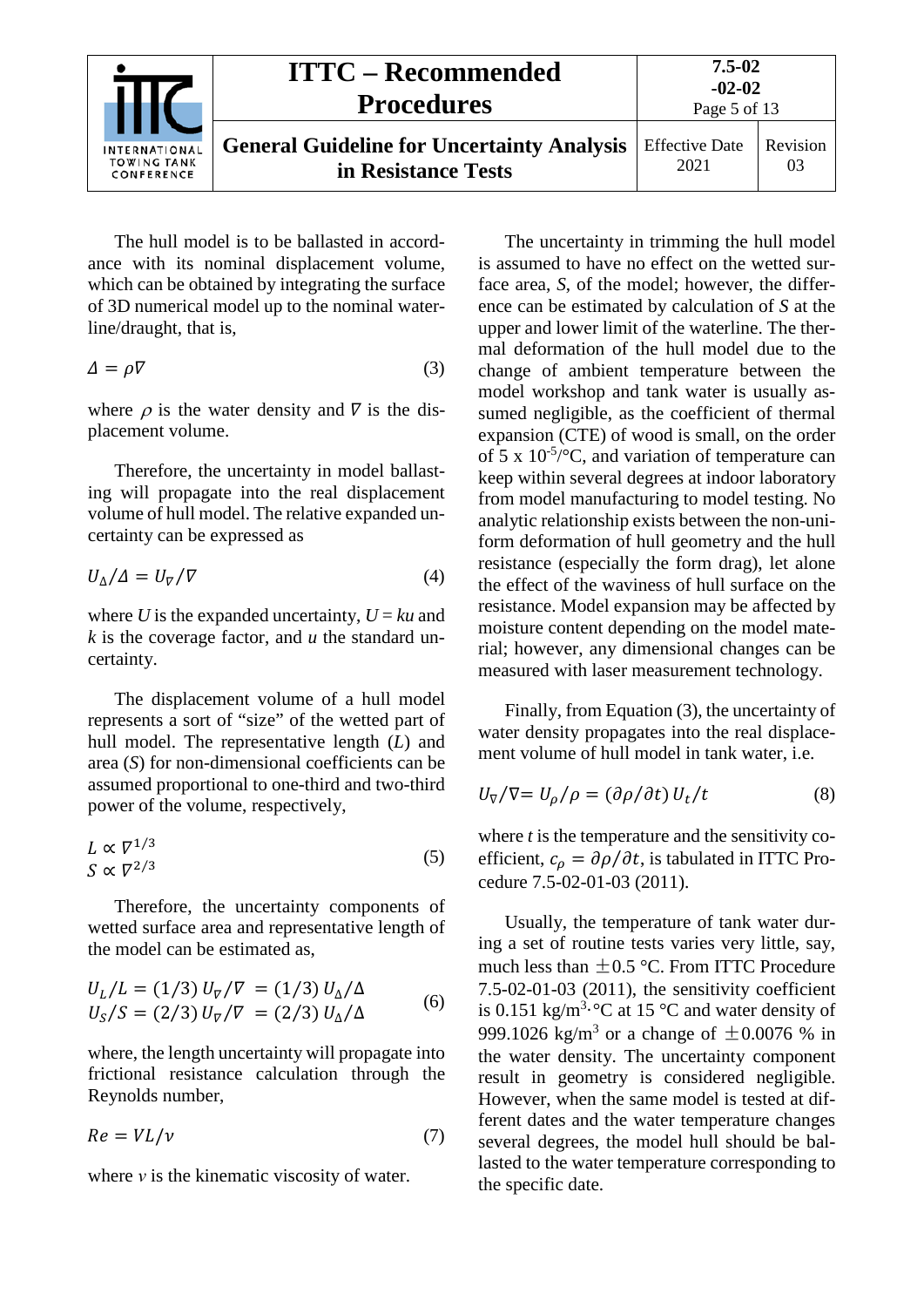|                                                   | <b>ITTC – Recommended</b><br><b>Procedures</b>                           | 7.5-02<br>$-02-02$<br>Page 6 of 13 |                |
|---------------------------------------------------|--------------------------------------------------------------------------|------------------------------------|----------------|
| INTERNATIONAL<br><b>TOWING TANK</b><br>CONFERENCE | <b>General Guideline for Uncertainty Analysis</b><br>in Resistance Tests | <b>Effective Date</b><br>2021      | Revision<br>03 |

Although the contribution to the uncertainty in displacement from water density can be insignificant, the uncertainty in the location of the waterline can be. The uncertainty in the volumetric displacement is simply the uncertainty in the location of the waterline times the waterplane area

$$
U_{\nabla} = A_{\mathbf{W}} U_T \tag{9}
$$

$$
U_{\Delta} = \rho A_{\rm W} U_T \tag{10}
$$

where  $A_W$  is the area at the waterplane and  $U_T$  is the uncertainty in the draught or waterline location. For a model or full-scale ship, the uncertainty can be on the order of  $\pm 1$  %. The area at the waterplane can be computed from the CAD drawing.

Model dimensions may also be measured with laser technology. The standard deviation of model dimensions. *sL*, are reported relative to the CAD drawings of the model. The expanded uncertainty of the model length, *L*, is

$$
U_L = 2 \cdot s_L \tag{11}
$$

The wetted surface area is proportional to the length squared,  $L^2$ . The expanded relative uncertainty in wetted surface area from laser measurements is then

<span id="page-5-0"></span>
$$
U_S/S = 2U_L/L = 4 \cdot s_L/L \tag{12}
$$

#### **3.2 Test Installation**

No.② block in [Figure 1](#page-3-1) includes the uncertainty sources related to the hull model trimming, the alignment of the centreline of the hull model and dynamometer and the motion direction of the towing carriage, the alignment of tow force to the line of propeller shaft, and so forth.

Usually, the installation process in commercial tanks can be controlled so well that the uncertainty from installation into the hull model resistance is assumed to be negligible, when no reliable database is available to estimate such uncertainty in resistance measurements.

No direct method is available to evaluate analytically the effect of non-zero drift angle of the hull model resulting from the uncertainty of alignment on the hull resistance. Consequently, this effect is usually assumed negligible. With dynamometer systems that measure side-force for symmetrical models, a series of runs at different angles of drift can be run to assess possible misalignment. Overall, this is an area where good practice is essential.

#### <span id="page-5-1"></span>**3.3 Instrument Calibration**

The devices for measuring the tow speed of carriage, the running sinkage and trim, and the temperature of tank water are all calibrated regularly. The uncertainties given in the calibration reports or certificates can be directly quoted for the resistance tests. However, those uncertainty values should be firstly converted into the corresponding expanded uncertainties according to the GUM.

The resistance dynamometer is usually calibrated before test and checked immediately after a test. All the calibration results should be traceable to a National Metrology Institute (NMI).

The dynamometer calibration should be performed according to the ITTC Procedure 7.5-01- 03-01 (2017b). At least, ten equal increments of loads or forces over the range are adopted for end-to-end or through system calibration process, in which the signal conditioner and data acquisition system (DAS) are all included. Analysis of the details of uncertainty components from inside DAS is not necessary, unless some improvement in the measuring system is made.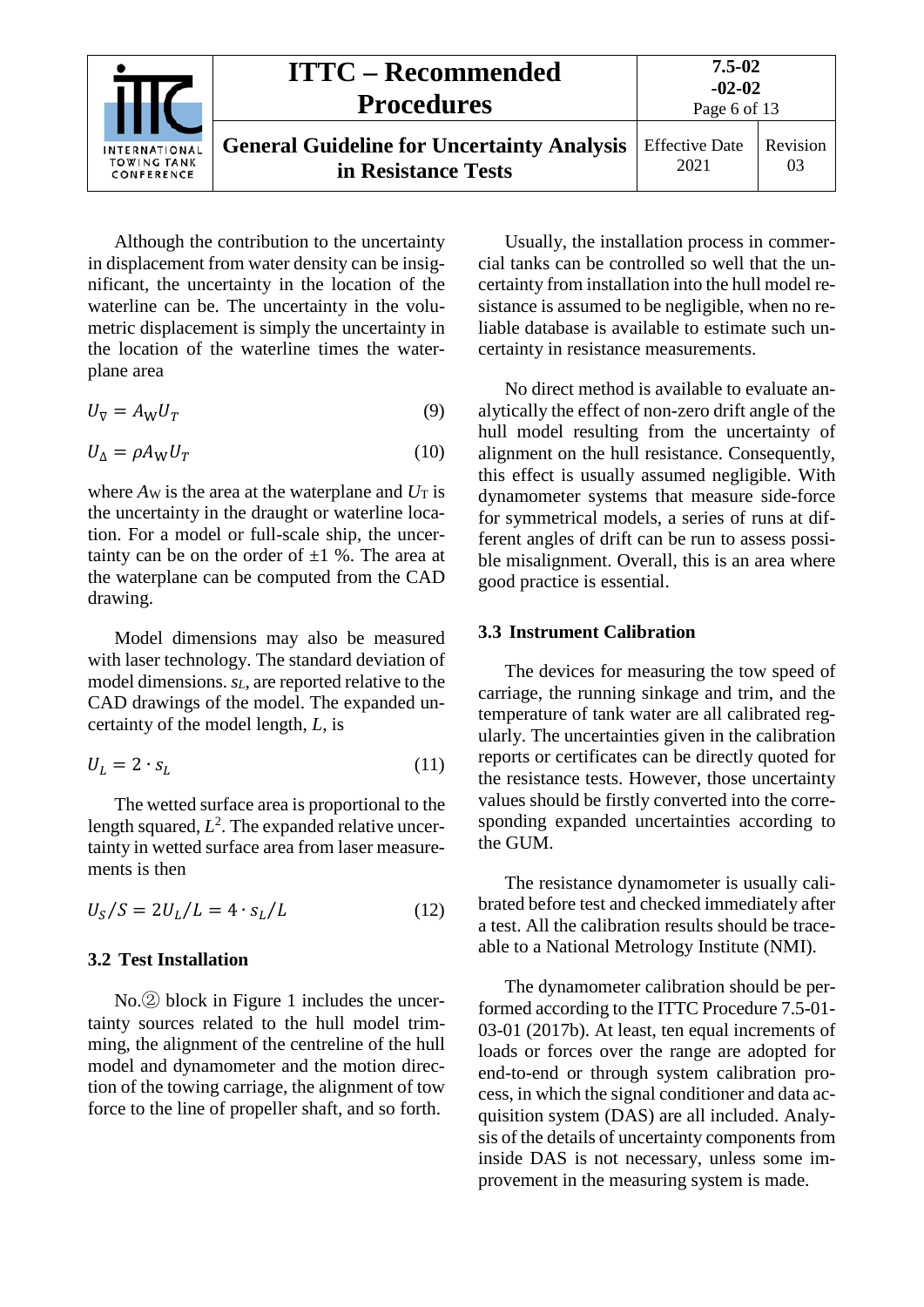|                                                          | <b>ITTC – Recommended</b><br><b>Procedures</b>                           | $7.5 - 02$<br>$-02-02$<br>Page 7 of 13 |          |
|----------------------------------------------------------|--------------------------------------------------------------------------|----------------------------------------|----------|
| <b>INTERNATIONAL</b><br><b>TOWING TANK</b><br>CONFERENCE | <b>General Guideline for Uncertainty Analysis</b><br>in Resistance Tests | <b>Effective Date</b><br>2021          | Revision |

Additionally, ITTC Procedure 7.6-02-09, Revision 01 (2020), recommends calibration with two measurements over 10 increments. The procedure also proposes random loading. Usually, loading is sequential with adding weights to the maximum load followed by removing weights from the maximum load to zero. The dynamometer should be loaded to the maximum load twice before data are recorded.

Linear curve fitting is always applied for dynamometer calibration. The method in ITTC Procedure 7.5-01-03-01 (2017b) should be applied with an uncertainty estimate at the 95 % prediction limit from calibration theory. Typically, the uncertainty is about 3·*SEE*, where *SEE* is the standard error of estimate from linear regression analysis. On a calibration stand, the dynamometer is calibrated by changing precision weights. As a minimum the weights should be OIML (2004) class  $M_2$ . The following is the data processing equation for conversion from mass to force

<span id="page-6-1"></span>
$$
F = mg(1 - \rho_A/\rho_M) \tag{13}
$$

where *m* is the applied mass, *g* local gravity,  $\rho_A$ air density, and  $\rho_M$  mass density of the weight. The last term is a buoyancy correction. The fol-lowing are the values for Equation [\(13\)](#page-6-1)

9.8066 m/s<sup>2</sup> for standard gravity  $\rho_A$  1.2 kg/m<sup>3</sup>  $ρ<sub>M</sub>$  8000 kg/m<sup>3</sup>

The tolerance for the weight set should be applied as the uncertainty estimate to the total mass, *m*. The uncertainty in force from the weights is negligible. Local gravity is typically less than standard gravity. The corrections for local gravity and buoyancy are each typically larger than the weight tolerance.

The uncertainty of the calibration will consist of three elements:

- Uncertainty in the applied force for each data point
- Standard deviation of the time series from the DAS for the Type A evaluation for each data point
- Uncertainty in the curve-fit from the 95 % prediction limit

For the calibration of a dynamometer, the first two items are negligible, and most of the uncertainty is in the curve-fit.

Sinkage and trim are typically measured by a pair of string potentiometers located forward and aft locations on the model. However, sinkage may be measured with a single string potentiometer located at the CG with a precision electronic inclinometer for trim. By either method the devices should be calibrated in a manner similar to the dynamometer calibration by ITTC Procedure 7.5-01-03-01 (2017b).

#### <span id="page-6-0"></span>3.3.1 Outliers

Calibration data should be evaluated for outliers and systematic deviations from linearity. A simple check is to plot the data as a residual plot, that is, the difference between the curve fit and the data. The residuals should be plotted as the standardized residuals, the residuals divided by the *SEE*. Acceptable data will be randomly scattered about zero. Any data larger than 2·*SEE* may be a suspect as an outlier.

Outliers are identified by Chauvenet's criterion in [Figure 2](#page-7-2) from Coleman and Steele (2009). As an example for 10 data points, the threshold is 1.96. [Figure 2](#page-7-2) may also be applied to a time series or repeat measurements where the abscissa is  $(\bar{x} - x_i)/s_x$ .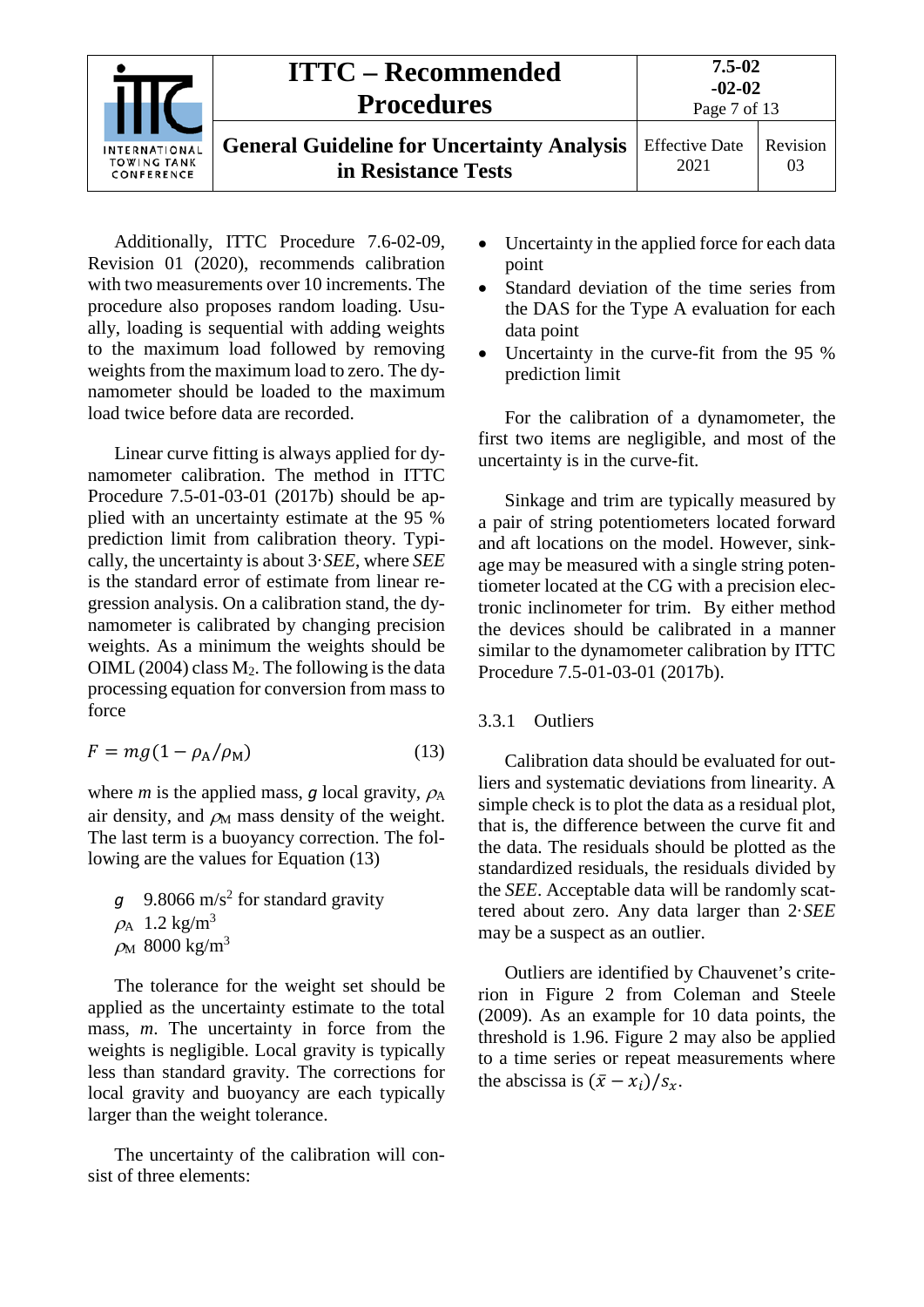



<span id="page-7-2"></span>Figure 2: Chauvenet's rejection criterion for outlier data

#### <span id="page-7-1"></span><span id="page-7-0"></span>**3.4 Direct Measurement**

#### 3.4.1 Resistance

No.④ block in [Figure 1](#page-3-1) indicates the uncertainty sources related to the measuring data that are directly output from DAS of measurement system. The effect of DAS on uncertainty of resistance measurement is preferably included in the calibration by end-to-end calibration, but some special consideration should be given in the time history of sampling data.

Usually, the time history in an interval of time,  $\Delta t = n/f_s$ , is obtained after low-pass filtering, where  $f_s$  is the sampling rate and  $\overline{n}$  the number of the sampling data points. The sampling rate should be at least double the low-pass filter setting. Thereafter, the filtered time history is averaged to obtain one "reading" of the measurement,

$$
\hat{R}_{\rm T} = (1/n) \sum_{i=1}^{n} R_{\rm Ti} (14)
$$

and the standard deviation of the filtered time history is calculated as

$$
\hat{s}_{R_{\rm T}}^2 = [1/(n-1)] \sum_{i=1}^n (\hat{R}_{\rm T} - R_{\rm T}i)^2 \tag{15}
$$

where  $R_{Ti}$  is the *i*-th data point within the filtered time history. Then, the expanded uncertainty of the "reading" (average) can be obtained,

<span id="page-7-4"></span>
$$
U_{\hat{R}_{\rm T}} = k \,\hat{s}_{R_{\rm T}} / \sqrt{n} \tag{16}
$$

Usually, the coverage factor is  $k = 2$ ; however, for small sample sizes the Student-*t* value may be applied. The sampling rate and interval of time and the cut-off frequency of low filtering should be properly chosen so that the standard uncertainty of the average will be negligible.

Furthermore, if repeat tests are performed, the mean of multiple runs is adopted from repeat tests rather than the average of a single run as a better estimate of measurand

$$
\bar{R}_{\rm T} = (1/N) \sum_{j=1}^{N} \hat{R}_{\rm Tj} \tag{17}
$$

where *N* is the number of repeat tests. The experimental standard deviation of these *N* runs can be estimated by the following Equation [\(18\)](#page-7-3)

<span id="page-7-3"></span>
$$
s_{R_{\rm T}}^2 = [1/(N-1)] \sum_{j=1}^{N} (\bar{R}_{\rm T} - \hat{R}_{\rm Tj})^2 \tag{18}
$$

From Equation [\(16\),](#page-7-4) the expanded uncertainty becomes

<span id="page-7-5"></span>
$$
U_{\bar{R}_{\rm T}} = k \, s_{R_{\rm T}} / \sqrt{N} \tag{19}
$$

Since the number of repeats is likely small, the Student-*t* should be applied as the coverage factor,  $k = t_{95}$ .

Equation [\(19\)](#page-7-5) is the 95 % confidence limit of the mean value for repeat runs. However, the 95 % prediction limit from a single run is given by

<span id="page-7-6"></span>
$$
U = ks\sqrt{1 + 1/N} \qquad (20)
$$

For a large number of samples, the 95 % prediction limit is  $U = 2 \cdot s$ .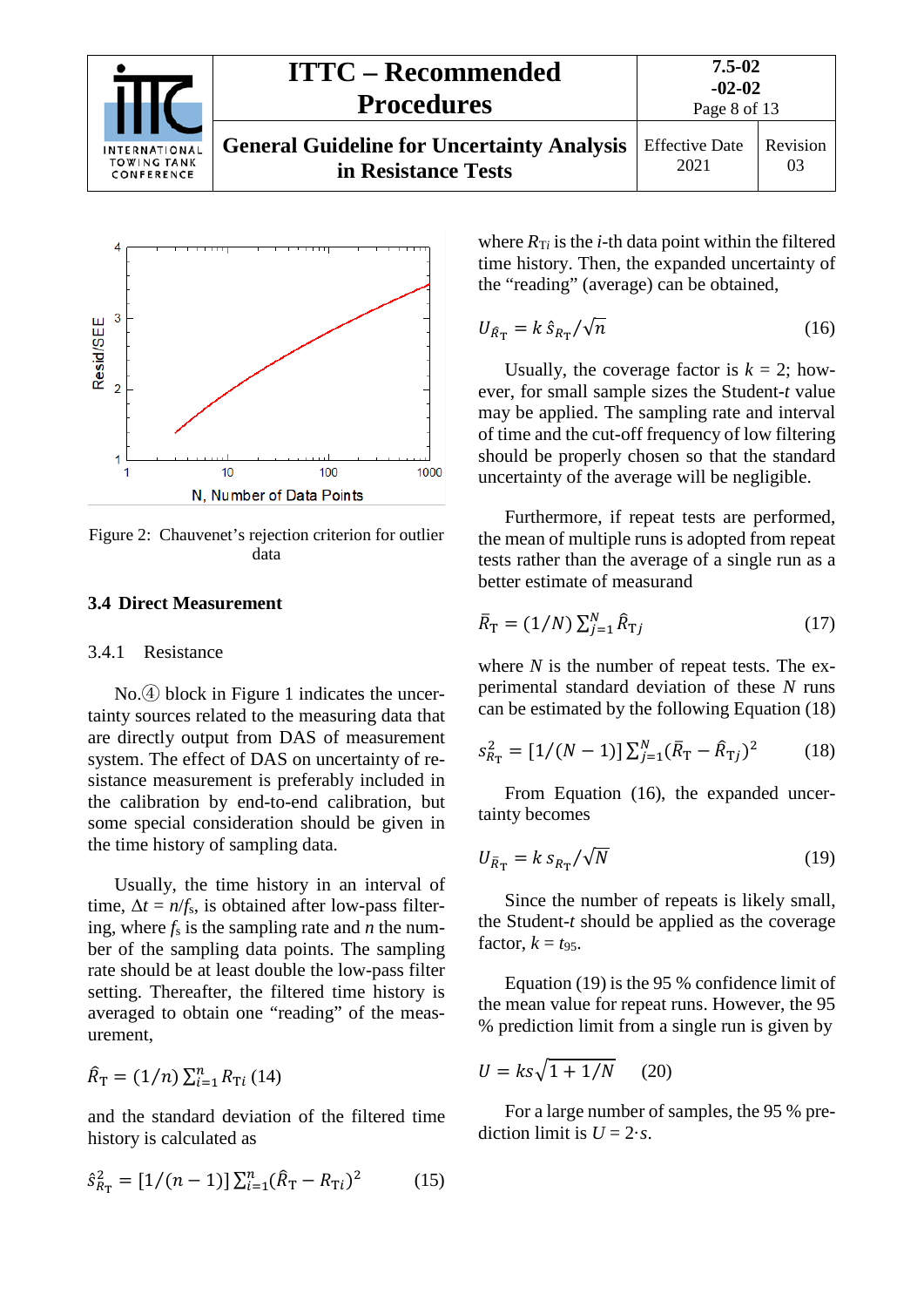|                                                   | <b>ITTC – Recommended</b><br><b>Procedures</b>                           | $7.5 - 02$<br>$-02-02$<br>Page 9 of 13 |                |
|---------------------------------------------------|--------------------------------------------------------------------------|----------------------------------------|----------------|
| INTERNATIONAL<br><b>TOWING TANK</b><br>CONFERENCE | <b>General Guideline for Uncertainty Analysis</b><br>in Resistance Tests | <b>Effective Date</b><br>2021          | Revision<br>03 |

#### <span id="page-8-0"></span>3.4.2 Running Sinkage and Trim

The uncertainty in direct measurement of running sinkage and trim can be analysed similarly as the above. Usually, sinkage and trim are measured with a pair of string potentiometers, one forward and the second aft. The average running sinkage is given by the following from ITTC (2005):

<span id="page-8-7"></span>
$$
z_{VM} = (z_{VF} + z_{VA})/2
$$
 (21)

where  $z_V$  is running sinkage at the forward point (FP) and *zV*<sup>A</sup> the running sinkage at the aft point (AP) from string potentiometers.

Running trim in pitch in radians is defined from the ITTC (2005) by

$$
\theta_D = \tan^{-1}(z_{VF} - z_{VA})/L \tag{22}
$$

For small pitch angles, Equation [\(22\)](#page-8-3) is approximately

$$
\theta_D \approx (z_{VF} - z_{VA})/L \tag{23}
$$

where *L* is the distance between the strings of the string potentiometers.

The analysis is simplified, when heave is measured with a single string potentiometer at the CG and pitch is measured with an on-board precision electronic inclinometer. Sinkage and trim are then measured directly. The uncertainty in sinkage is from a single calibration of the string potentiometer, and the uncertainty in trim is from calibration of the electronic inclinometer.

#### <span id="page-8-1"></span>3.4.3 Water Temperature

The density and viscosity of water in towing tank are determined by water temperature and calculated according to the ITTC Procedure 7.502-01-03 (2011). The water temperature is usually measured with an accuracy of  $\pm 0.10$  °C. The uncertainties in density and kinematic viscosity are computed as follows from the uncertainty in temperature, *t*.

<span id="page-8-6"></span>
$$
U_{\rho} = (\partial \rho / \partial t) U_t = c_{\rho} U_t \tag{24}
$$

<span id="page-8-5"></span>
$$
U_{\nu} = (\partial \nu / \partial t) U_t = c_{\nu} U_t \tag{25}
$$

where the values for the density, viscosity, and their sensitivity coefficients are obtained from the tables in ITTC 7.5-02-01-03 (2011).

<span id="page-8-3"></span>The water density at  $15^{\circ}$ C will be 999.103  $\pm 0.015$  kg/m<sup>3</sup> or  $\pm 0.0015$  % from a sensitivity coefficient of 0.151 kg/m<sup>3</sup> $\cdot$ °C and uncertainty in temperature of 0.10 °C. The sensitivity coefficient for kinematic viscosity is 3.00 x 10-8  $\text{m}^2/\text{s}\cdot\text{°C}$ . The kinematic viscosity at 15 °C is  $(1.1386 \pm 0.0030) \times 10^{-6} \text{ m}^2/\text{s}$  or  $\pm 0.26$  %. The deviation of water temperature has a relatively large effect on water viscosity and thereafter on the Reynolds number and frictional drag of the hull model.

#### <span id="page-8-8"></span><span id="page-8-2"></span>3.4.4 Carriage Speed

For a carriage test, the speed is computed from the rotation of a precisely measured diameter of a metal wheel, where the speed is calculated from

<span id="page-8-4"></span>
$$
V = \pi DN \tag{26}
$$

where *D* is the wheel diameter in metres (m) and *N* is the rotational rate in Hz. For a wheel with a digital encoder, the rotational rate is

$$
N = n/(pt) \tag{27}
$$

where *n* is the number of pulses during the carriage run, *p* the number of pulses per revolution for the digital encoder, and *t* is the run time in seconds (s).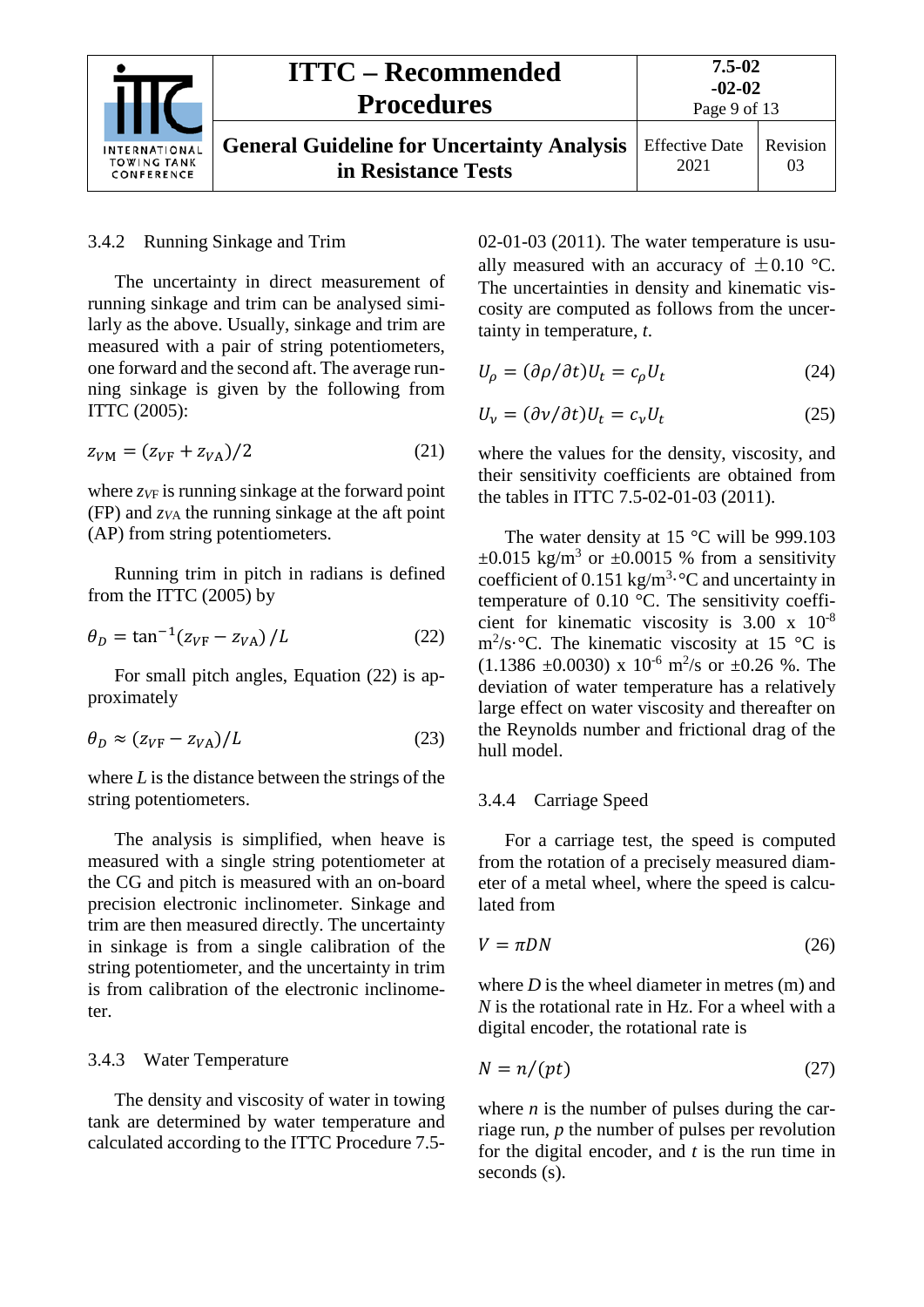|                                                          | <b>ITTC – Recommended</b><br><b>Procedures</b>                           | 7.5-02<br>$-02-02$<br>Page 10 of 13 |                |
|----------------------------------------------------------|--------------------------------------------------------------------------|-------------------------------------|----------------|
| <b>INTERNATIONAL</b><br><b>TOWING TANK</b><br>CONFERENCE | <b>General Guideline for Uncertainty Analysis</b><br>in Resistance Tests | <b>Effective Date</b><br>2021       | Revision<br>03 |

#### <span id="page-9-0"></span>**3.5 Data Reduction**

In addition to the data reduction equations for Froude number, *Fr*, and Reynolds number, *Re*, in Equations [\(2\)](#page-2-3) and [\(7\),](#page-4-1) respectively, and the total resistance coefficient,  $C_T$ , in Equation (1), the following are the equations for friction coefficient,  $C_F$ , and residuary coefficient,  $C_R$ :

<span id="page-9-8"></span>
$$
C_{\rm F} = 0.75 / (\log_{10} Re - 2)^2 \tag{28}
$$

$$
C_{\rm R} = C_{\rm T} - (1 + k_{\rm F})C_{\rm F} \tag{29}
$$

<span id="page-9-1"></span>where  $k_F$  is the form factor.

#### <span id="page-9-2"></span>**4. UNCERTAINTY PROPAGATION**

#### **4.1 Froude Number**

From Equation [\(2\),](#page-2-3) the sensitivity coefficients for Froude number are

$$
c_V = \partial Fr / \partial V = 1 / \sqrt{gL} \tag{30a}
$$

$$
c_g = \partial Fr / \partial g = -V / (2\sqrt{g^3 L})
$$
 (30b)

$$
c_L = \partial Fr / \partial L = -V / (2\sqrt{gL^3})
$$
 (30c)

The uncertainty in Froude number is

$$
U_{Fr} = \sqrt{(c_V U_V)^2 + (c_g U_g)^2 + (c_L U_L)^2}
$$
 (31)

Typically, the contribution from the velocity is the largest, and the contribution from *g* is negligible.

From Equation [\(26\),](#page-8-4) the uncertainty in velocity from a carriage wheel is

$$
U_V = \pi \sqrt{(NU_D)^2 + (DU_N)^2}
$$
 (32)

The uncertainty in length may be established with laser measurements of the model. The uncertainty should be within the model requirements by ITTC Procedure 7.5-01-01-01 (2017c) of  $\pm 0.05$  % *L*<sub>PP</sub> (length between perpendiculars) or  $\pm 1.0$  mm, whichever is the largest. The uncertainty in velocity as two elements: calibration of carriage speed from Equation [\(32\)](#page-9-5) and Type A evaluation from the standard deviation of the speed from a time series.

#### <span id="page-9-6"></span><span id="page-9-3"></span>**4.2 Reynolds Number**

From Equation [\(7\),](#page-4-1) the sensitivity coefficients for Reynolds number are

$$
c_V = \partial Re/\partial V = L / \nu \tag{33a}
$$

$$
c_L = \partial Re/\partial L = V/\nu \tag{33b}
$$

$$
c_{v} = \partial Re/\partial v = -VL/v^2 \tag{33c}
$$

<span id="page-9-7"></span>The uncertainty in Reynolds number is

$$
U_{Re} = \sqrt{(c_V U_V)^2 + (c_L U_L)^2 + (c_V U_V)^2}
$$
 (34)

The uncertainty in velocity and length is the same as described for Froude number. The largest contributor is likely the uncertainty in viscosity with a nominal relative uncertainty of  $\pm 0.26$ %, which is computed from the uncertainty in temperature by Equation [\(25\).](#page-8-5)

#### <span id="page-9-4"></span>**4.3 Total Resistance Coefficient**

The total resistance coefficient is computed from Equation (1). The sensitivity coefficients from the equation are

$$
c_R = \partial C_T / \partial R_T = 2/(\rho V^2 S)
$$
 (35a)

<span id="page-9-5"></span>
$$
c_{\rho} = \partial C_{\rm T} / \partial \rho = -2R_{\rm T} / (\rho^2 V^2 S) \tag{35b}
$$

$$
c_V = \partial C_T / \partial V = -4R_T / (\rho V^3 S) \tag{35c}
$$

$$
c_S = \partial C_T / \partial S = -2R_T / (\rho V^2 S^2)
$$
 (35d)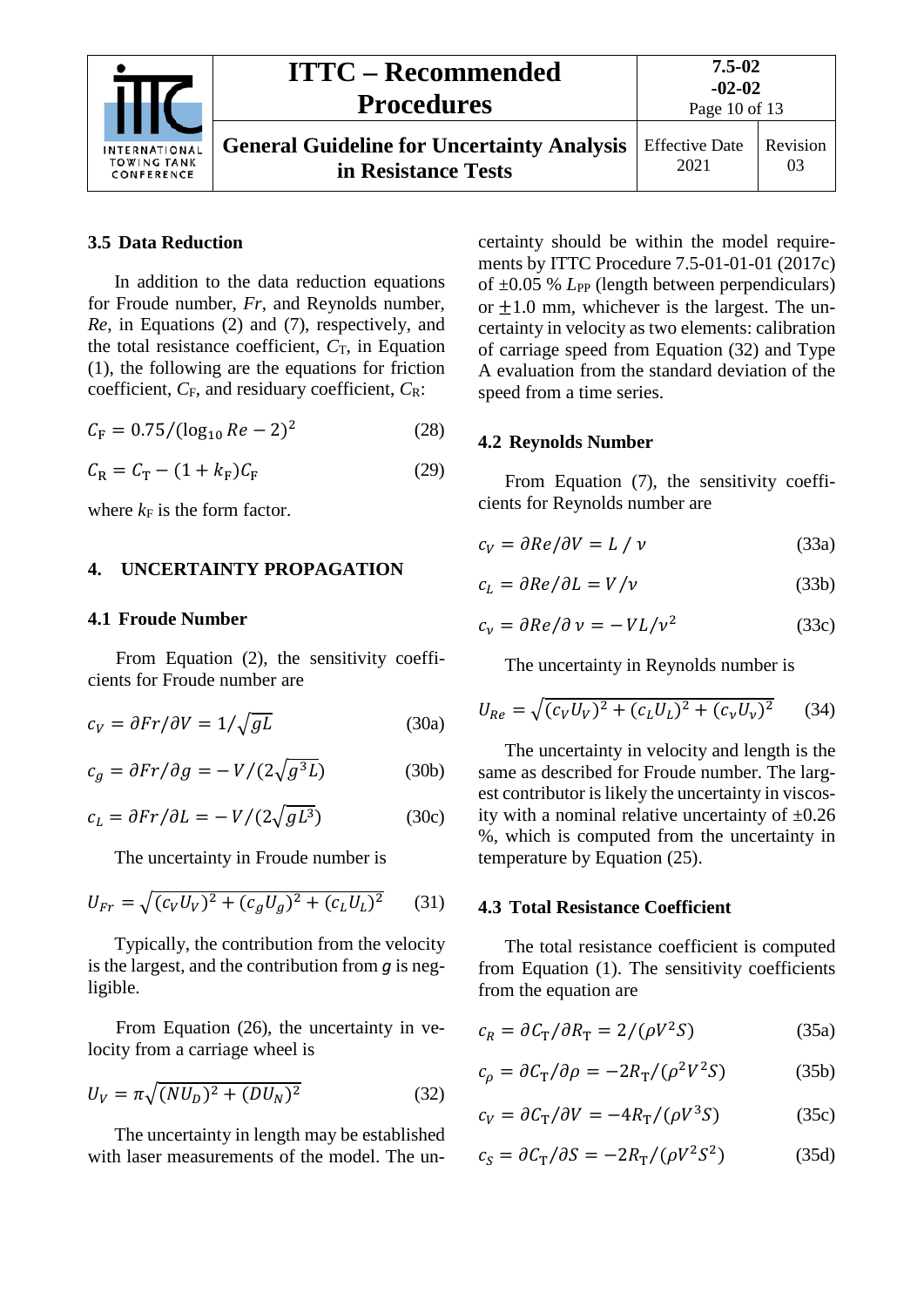|                                                   | <b>ITTC – Recommended</b><br><b>Procedures</b>                           | $7.5 - 02$<br>$-02-02$<br>Page 11 of 13 |                |
|---------------------------------------------------|--------------------------------------------------------------------------|-----------------------------------------|----------------|
| INTERNATIONAL<br><b>TOWING TANK</b><br>CONFERENCE | <b>General Guideline for Uncertainty Analysis</b><br>in Resistance Tests | <b>Effective Date</b><br>2021           | Revision<br>03 |

where the uncertainty in density is computed from the uncertainty in temperature by Equation [\(24\).](#page-8-6)

As indicated previously, the contribution from density will be negligible. The uncertainty in wetted surface may be relatively large. The uncertainties in velocity and resistance consist of two elements: calibration uncertainty and uncertainty by the Type A qualification from the standard deviation of the time series in the test.

#### <span id="page-10-0"></span>**4.4 Friction Coefficient**

The sensitivity coefficient from Equation [\(28\)](#page-9-6) is

$$
c_{Re} = -0.87 C_F / (log_{10} Re - 2)
$$
 (36)

$$
U_{C_{\rm F}} = c_{Re} U_{Re} \tag{37}
$$

where the uncertainty in Reynolds number is from Equation [\(34\).](#page-9-7)

#### <span id="page-10-1"></span>**4.5 Sinkage and Trim**

For the sinkage and trim measurements from a pair of string potentiometers in Equation [\(21\),](#page-8-7) the calibration of the string potentiometers is from the same equipment; consequently, the data are correlated. The resulting uncertainty from calibration is as follows:

$$
U_{ZVM} = (U_{ZVF} + U_{ZVA})/2 = U_Z
$$
 (38)

Likewise, the result in the trim angle from Equation [\(23\)](#page-8-8) for the string potentiometer calibrations is then

$$
U_{\theta D} = (U_{zVF} - U_{zVA})/L = 0
$$
 (39)

Consequently, the sole contributor to the uncertainty in calibration is the length between the string potentiometers

<span id="page-10-5"></span>
$$
U_{\theta D}/\theta_D = U_L/L \tag{40}
$$

During a test, the measurements are independent for each string potentiometer. The uncertainty from the test measurements are then combined with Equations [\(38\)](#page-10-4) and [\(40\)](#page-10-5) in the usual manner.

The case for the single heave measurement for sinkage and a single electronic pitch measurement is much simpler. A single calibration and test measurement are provided for each sinkage and trim.

#### <span id="page-10-2"></span>**4.6 Repeat Tests**

As a better estimate of the uncertainty, a typical test condition should be repeated at a minimum of ten (10) times. For the average result, the expanded uncertainty component from repeat tests can be estimated by Equation [\(19\),](#page-7-5) where the appropriate parameter is substituted for  $R<sub>T</sub>$ . If any single test is adopted as the final measurement, the expanded uncertainty should be estimated by Equation [\(20\)](#page-7-6) with the standard deviation from the repeated test.

#### <span id="page-10-3"></span>**5. UNCERTAINTY SUMMARY**

<span id="page-10-4"></span>This procedure outlines the instrumentation, data processing equations, and related uncertainty. The sensitivity coefficients are provided for the uncertainty analysis. The following procedures should be reviewed for additional details on instrument calibration:

- ITTC Procedure 7.5-01-03-01, "Uncertainty Analysis, Instrument Calibration"
- ITTC Procedure 7.6-02-09, Calibration of Load Cells"

Procedures are available which apply this procedure to example calculations with uncertainty estimates. These include the following: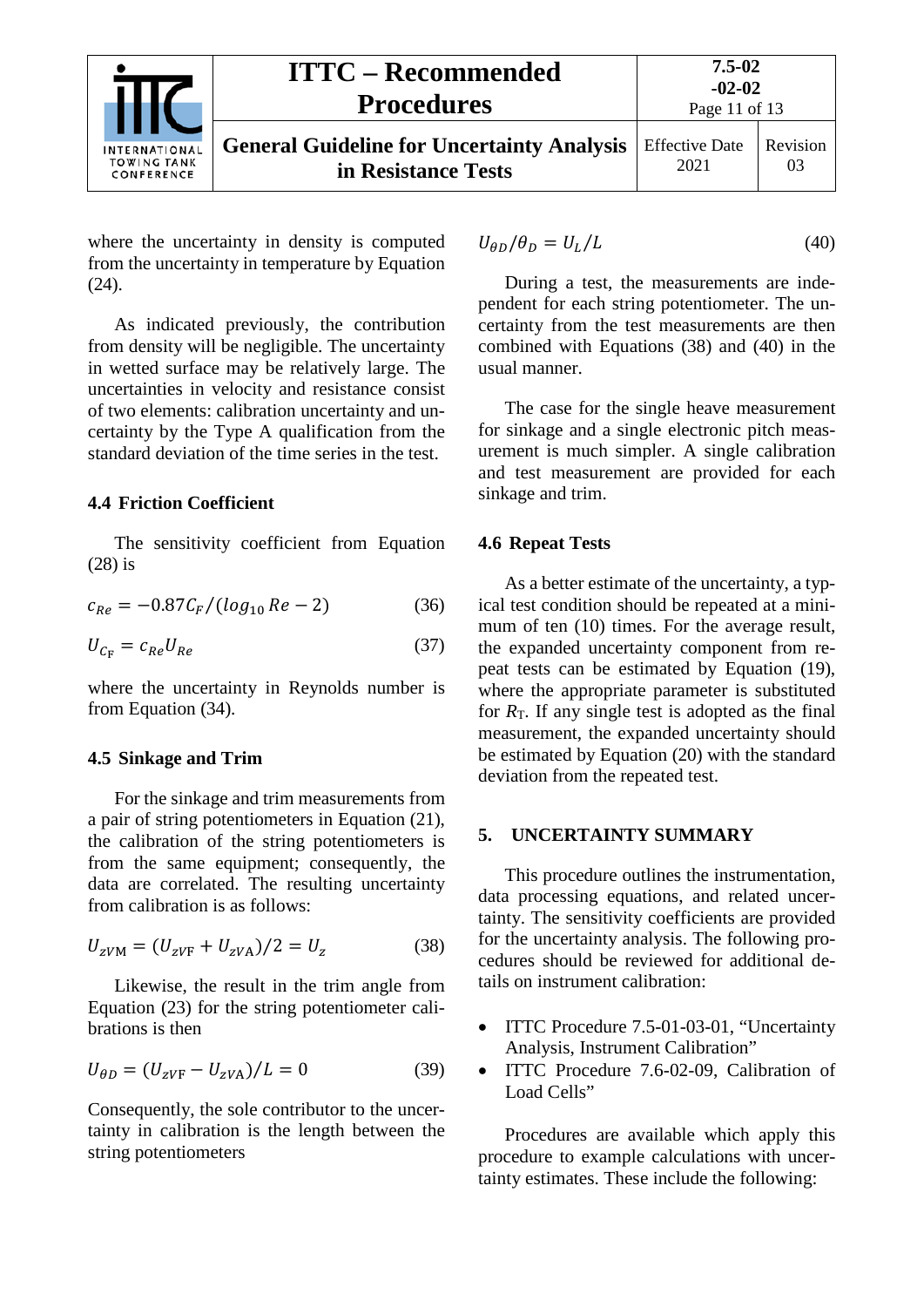

# **ITTC – Recommended Procedures**

**7.5-02 -02-02**

Page 12 of 13

**General Guideline for Uncertainty Analysis in Resistance Tests** Effective Date 2021

03

- 
- 

- ITTC Procedure 7.5-02-02-02.1 "Example for Uncertainty Analysis of Resistance Tests
- in Towing Tanks" • ITTC Procedure 7.5-02-02-07 "Practical Implementation of Uncertainty Analysis"

## <span id="page-11-1"></span><span id="page-11-0"></span>**6. LIST OF SYMBOLS**

### **6.1 English**

| $A_{W}$          | Waterplane area                                            | m <sup>2</sup>   |
|------------------|------------------------------------------------------------|------------------|
| $C_{\rm F}$      | Frictional resistance coefficient, Equa-                   |                  |
|                  | tion $(28)$                                                | 1                |
| $C_{\rm R}$      | Residuary resistance coefficient, Equa-                    |                  |
|                  | tion (29)                                                  | 1                |
| $C_{\rm T}$      | Total resistance coefficient, Equation (1)                 |                  |
|                  |                                                            | L                |
| $c_i$            | Sensitivity coefficient, $c_i = \partial f / \partial x_i$ |                  |
| D                | Diameter                                                   | m                |
| $\overline{F}$   | Force                                                      | $\mathbf N$      |
| Fr               | Froude number, Equation (2)                                | 1                |
| $\it{g}$         | Local acceleration of gravity                              | m/s <sup>2</sup> |
| $\boldsymbol{k}$ | Coverage factor, usually $k = 2$                           | 1                |
| $k_{\rm F}$      | Form factor                                                | $\mathbf{1}$     |
| L                | Length                                                     | m                |
| $L_{PP}$         | Length between perpendiculars                              | m                |
| $\mathfrak{m}$   | <b>Mass</b>                                                | kg               |
| $\overline{N}$   | Rotational rate                                            | rad/s            |
| $\overline{N}$   | Number of repeat runs                                      |                  |
| $\boldsymbol{n}$ | Number of samples                                          | 1                |
| $R_{\rm T}$      | Total resistance                                           | $\mathbf N$      |
| Re               | Reynolds number, Equation (7)                              | 1                |
| S                | Wetted surface area                                        | $\rm m^2$        |
| S                | <b>Standard deviation</b>                                  |                  |
| t                | Temperature                                                | $\rm ^{\circ}C$  |
| $\boldsymbol{U}$ | Expanded uncertainty, $U = ku$                             |                  |
| $\boldsymbol{u}$ | Standard uncertainty                                       |                  |
| V                | Velocity                                                   | m/s              |
| ZVA              | Aft running sinkage                                        | m                |
| ZVF              | Forward running sinkage                                    | m                |
| ZVM              | Average running sinkage, Equation (21)                     |                  |
|                  |                                                            | m                |

### <span id="page-11-2"></span>**6.2 Greek**

| Δ                   | Displacement                        | kg                |
|---------------------|-------------------------------------|-------------------|
| $\theta_{\rm D}$    | Running trim, Equations (22) (23)   | rad               |
| $\mu$               | Absolute viscosity                  | Pa·s              |
| $\boldsymbol{\eta}$ | Kinematic viscosity, $v = \mu/\rho$ | $m^2/s$           |
| $\rho$              | Density                             | kg/m <sup>3</sup> |

## <span id="page-11-3"></span>**6.3 Other**

<span id="page-11-4"></span>Volumetric displacement,  $\nabla = \Delta/\rho$  m<sup>3</sup>  $\nabla$ 

## **7. REFERENCES**

- Coleman, Hugh W. and W. Glenn Steele, 2009, Experimentation, Validation, and Uncertainty Analysis for Engineers, Third Edition, John Wiley & Sons, Inc., New York.
- ITTC, 2002, "Calibration of Load Cells," Revision 00, 23rd International Towing Tank Conference. Revision 01, 29<sup>th</sup> ITTC under review.
- ITTC, 2005, "The Resistance Committee, Final Report and Recommendations to the 24<sup>th</sup> ITTC," Proceedings of the  $24<sup>th</sup>$  International Towing Tank Conference, Volume I, pp. 17- 71.
- ITTC, 2011, "Fresh Water and Seawater Properties," ITTC Procedure 7.5-02-01-03, Revision 02,  $26<sup>th</sup>$  International Towing Tank Conference.
- ITTC, 2014a, "Guide to the Expression of Uncertainty in Experimental Hydrodynamics," ITTC Procedure 7.5-02-01-01, Revision 02, 27<sup>th</sup> International Towing Tank Conference.
- ITTC, 2014b, "Example for Uncertainty Analysis of Resistance Tests Towing Tanks,"